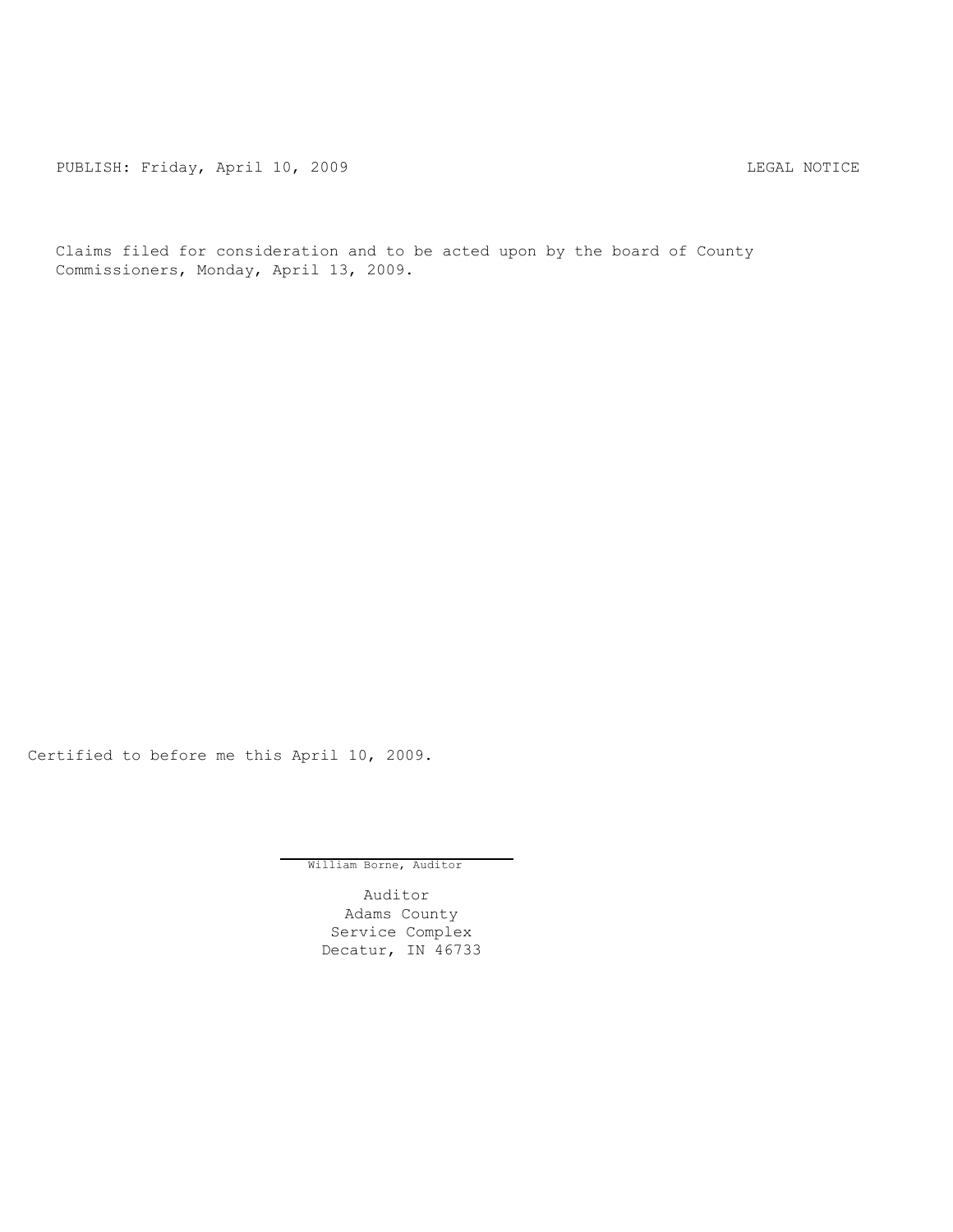

## **Claims Docket for Newspaper Adams County, Indiana**

## For Period: **3/3/2009** to **3/23/2009**

Date Claims to be Paid: **4/13/2009**

*313 W. Jefferson St. Decatur, IN 46733 (219) 724-2600*

| <b>Vendor</b>                             | Amount            | Vendor                                  | Amount            |
|-------------------------------------------|-------------------|-----------------------------------------|-------------------|
| <b>Adams County Auto Supply</b>           | 392.13            | Adams Memorial Hospital                 | 32,177.06         |
| <b>Adams County Treasurer</b>             | 1,709.84          | Indiana Michigan Power                  | 637.94            |
| Arnold Lumber Company                     | 257.40            | Barker And Sons Wrecker S               | 185.00            |
| Berne Ready Mix                           | 233.90            | Berne Tri-Weekly News                   | 506.31            |
| Hoosier Blue Flame                        | 55.00             | Brateman's                              | 43.99             |
| Butler, Fairman, & Seufer                 | 7,565.32          | Bowers, Charles                         | 2,302.92          |
| Cintas Location #338                      | 43.21             | City Of Decatur                         | 892.09            |
| Clarke Mosquito Control P                 | 7,844.25          | <b>Complete Printing Service</b>        | 134.00            |
| Craigville Telephone Comp                 | 119.60            | Decatur Daily Democrat                  | 6.59              |
| <b>Decatur Dental Service</b>             | 550.00            | Decatur Tire Center                     | 41.00             |
| Digital Reprographics, In                 | 55.00             | Douglas L. Bauman                       | 79.20             |
| Emergency Radio Service                   | 1,475.74          | Frame Service, Inc.                     | 337.08            |
| Geneva Police Department                  | 139.00            | Gordon Food Service                     | 4,231.46          |
| Hilty Engine Service                      | 115.14            | I C O Training Fund                     | 8.00              |
| Indiana State Police Trai                 | 281.00            | <b>Innovative Concepts</b>              | 84.12             |
| J & K Communications                      | 1,474.53          | Smith, Jan                              | 20.00             |
| K-Mart                                    | 175.30            | Kiess Electric                          | 156.89            |
| L & S Distributing                        | 1,276.90          | Lehman Feed Mill                        | 777.25            |
| Busse, Louise                             | 20.00             | Maddock Industries, Inc.                | 126.03            |
| Gresla, Mark S. Md                        | 420.25            | Meshberger Brothers Stone               | 40,088.15         |
| Michael Todd And Company                  | 123.62            | Moser Motor Sales, Inc.                 | 152.51            |
| Nipsco                                    | 5,956.63          | Miller, Patrick                         | 26.87             |
| Paul W. Reidenbach Equipm                 | 29.00             | MacDonald Machinery Compa               | 162.92            |
| Roto-Rooter                               | 85.00             | Selking International                   | 542.65            |
| Shell Fleet Plus                          | 62.32             | Sherwin-Williams                        | 52.58             |
| Sport Form                                | 50.00             | <b>Stone-Street Quarries</b>            | 1,174.80          |
| Reynolds, Tamara J.                       | 112.50            | Smith, Teryl R.                         | 113.13            |
| Print Shop                                | 15,646.69         | Barkey, Timothy L.                      | 262.76            |
| Top Supply Company                        | 92.28             | Town Of Monroe                          | 448.00            |
| <b>Tractor Supply Company</b>             | 29.99             | Tri-State First Aid                     | 57.90             |
| U.S. Postmaster                           | 10,000.00         | Underground Pipe & Valve,               | 98.15             |
| Victoria Ellis                            | 20.00             | Wal-Mart / GEMB                         | 208.55            |
| Welder Services, Inc.                     | 41.79             | West Payment Center                     | 597.25            |
| Witham Toxicology Laboratory              | 897.00            | Cook, Russell E.                        | 20.00             |
| National Serv-All                         | 188.69            | Wards The Sign It Shop                  | 125.00            |
| Embarq                                    | 6,981.23          | Imi Irving Material, Inc.               | 604.28            |
| J. L. Manufacturing & Fab.                | 350.00            | All American Homes Inc                  | 26,388.62         |
| Patrick Norton                            | 99.68             | CMC, LLC                                | 6,270.00          |
| Paul Norr                                 | 25.47             | Croy Machine & Fabricatio               | 975.00            |
| Judith E. Affolder                        | 36.29             | Tom Magnan                              | 15.99             |
| Dave Luginbill Excavating & Trucking      | 850.00            | Purdue University                       | 465.96            |
| <b>Hobart Sales And Service</b>           |                   | Victoria A. Hammond                     |                   |
|                                           | 114.38            |                                         | 20.44             |
| Bluhm And Reber                           | 110.00            | Waste Management                        | 169.44            |
| Bixler Insurance, Inc.                    | 3,805.00          | Cheryl Bultemeyer                       | 110.22            |
| Don Myers Plumbing                        | 101.00            | B & K Hydraulics                        | 80.00             |
| Edwin E. Coil                             | 239.76            | City Of Decatur Park Depa               | 3,483.33          |
| Nussbaum Transmission Ser<br>Dan M. Elzey | 2,020.00<br>20.00 | Arthur L. Nussbaum<br>Boys & Girls Club | 20.00<br>2,500.00 |

Submitted to The State Board of Accounts for Approval Page 1 of 3 4/7/2009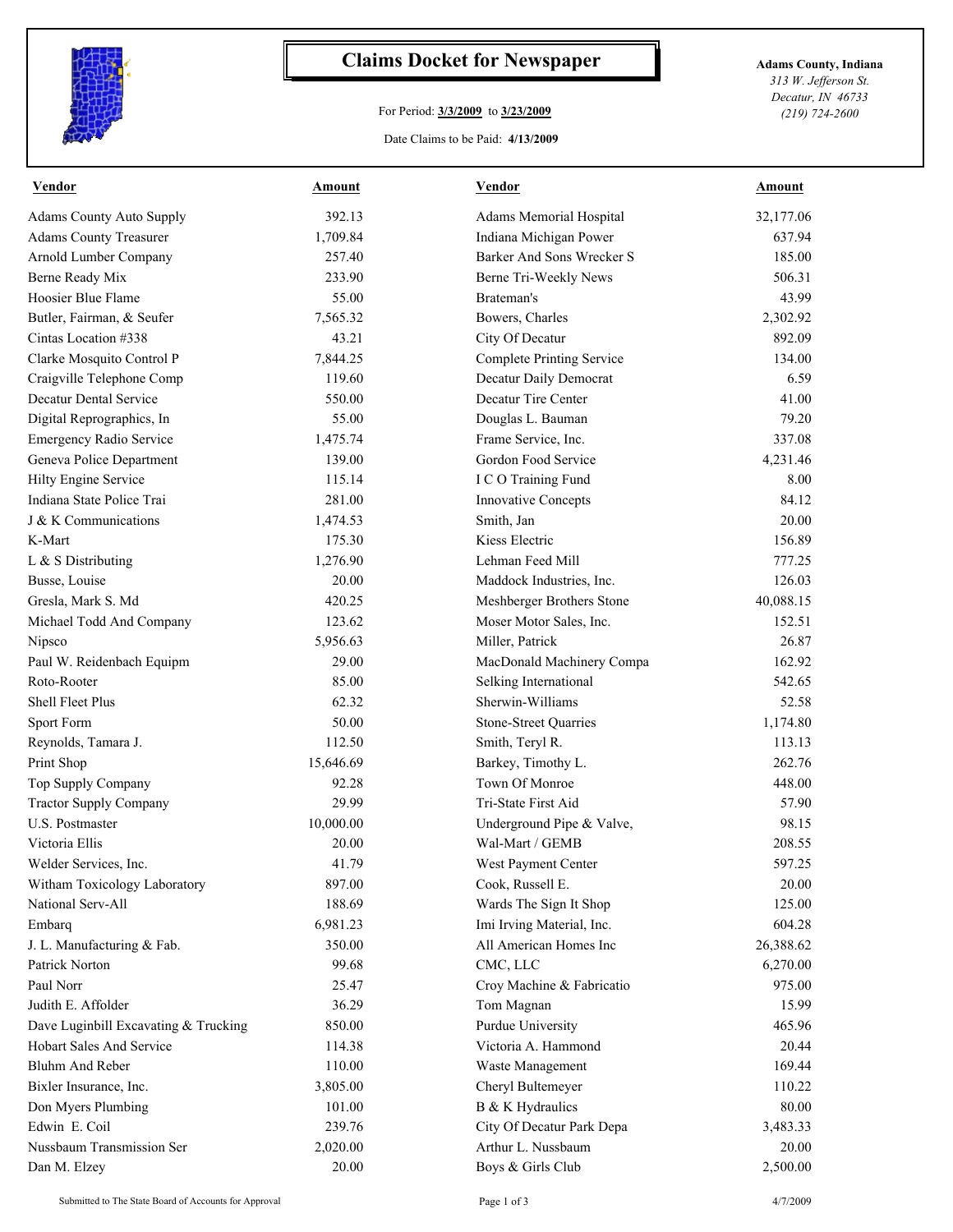| Dr. Michael Ainsworth               | 70.00      | Signal Systems, Inc.              | 67.45      |
|-------------------------------------|------------|-----------------------------------|------------|
| Chad W. Sprunger                    | 1,284.33   | Zurcher Tire, Inc.                | 584.34     |
| Angie Hall                          | 8.36       | McIntire Heating                  | 110.00     |
| Tom Magnan/Special Needs            | 144.77     | Kristina Buckner                  | 27.72      |
| Arthur J. Booth                     | 20.00      | The Gledhill Road Machine         | 2,374.27   |
| Motorola                            | 50.00      | Lexis-Nexis                       | 221.00     |
| Benicomp, Inc.                      | 283,092.22 | Harvest Land Co-op                | 30,031.50  |
| The American Legion                 | 112.00     | Wal-Mart                          | 160.58     |
| Adam B. Eguia                       | 97.50      | J. D. Digging                     | 250.00     |
| Adams County Truck Repair           | 253.50     | Advanced Imaging Solutions, Inc.  | 360.46     |
| Laundry City Equipment              | 195.00     | A/R Blumberg Excelsior            | 250.00     |
| Brad Kohlhagen                      | 60.99      | Petty Cash-Adams Co. Health Dept. | 31.82      |
| Treasurer, State of Indiana         | 441.00     | Mary A. Kitson                    | 196.66     |
| Leslie W. Marckel                   | 20.00      | Adams County Sheriff              | 467.00     |
| Harvest Land Co-op                  | 402.45     | VoMac Trucks Sales & Service      | 896.54     |
| Michael G. Werling                  | 322.50     | Connie Ellenberger                | 25.08      |
| Kim A. Fruechte                     | 20.00      | Troyer's                          | 3,225.37   |
| Edwin Ford                          | 20.00      | Richard L. Crider                 | 20.00      |
| Indiana Nena - 911                  | 175.00     | Tim Ehlerding                     | 10.00      |
| L.E.T.S.I. of Indiana               | 150.00     | Porter, Inc.                      | 14,642.54  |
| <b>Advanced Painting</b>            | 3,140.00   | Fleetwood Motor Homes Of Ind Inc  | 129,572.00 |
| Kids Law                            | 1,510.00   | Mark Mitchel / Petty Cash         | 33.81      |
| Deborah A. Schantz                  | 51.50      | Dell Marketing                    | 171.11     |
| Patricia Caress McMath              | 2,004.51   | <b>Bureau of Motor Vehicles</b>   | 15.00      |
| Daniel J. Michaels                  | 20.00      | Henry R. Mayer                    | 20.00      |
| Extinguisher Co. No. 1              | 133.00     | Verizon Wireless                  | 277.71     |
| Sportsman's Lodge, Inc.             | 87.95      | Stationair's Express              | 62.22      |
| Landon Patterson                    | 154.00     | <b>ATCO</b> International         | 110.00     |
| Karla Marbach                       | 14.08      | Matrix Integration                | 8,419.88   |
| Habegger's Ace Lumber #4488         | 142.32     | Schwartz Blacksmith, LLC          | 10.88      |
| Schneider Corporation               | 1,125.00   | Cochran Distributing              | 40.00      |
| <b>First National Bank</b>          | 489.07     | RG Geneva, LLC                    | 69.82      |
| Cintas Location #G64                | 1,061.56   | Marco Developments, LLC           | 390.92     |
| Gregory A. Cook                     | 20.00      | LBH Chemical & Industrial         | 1,397.63   |
| Mediacom                            | 599.40     | Smith Brothers Of Berne, Inc.     | 1,707.84   |
| Richard F. Thompson                 | 86.24      | <b>IKON Office Solutions</b>      | 56.00      |
| Office Depot                        | 303.39     | Decatur Ace Hardware              | 475.88     |
| Verizon North                       | 195.03     | Teresa Thieme                     | 20.00      |
| C Henry Steel Company               | 19.60      | O'Reilly Auto Parts               | 432.67     |
| Harvestland Co-Op                   | 171.18     | <b>Embarq Communications</b>      | 309.96     |
| Global Gov't/Ed                     | 622.47     | Lefeld Implement                  | 920.23     |
| Purdue CES Education Fund           | 44.09      | Carnall, Myers & Kiracofe, P.C.   | 64.43      |
| Paperless Business Solutions, LLC   | 250.00     | Tom Magnan-Cans for CoPays        | 105.42     |
| Midwest Maintenance, Inc.           | 16,081.20  | Central Customer Charges          | 961.91     |
| Fresh Encounter Corporate           | 153.39     | Tom Baker Painting                | 1,247.00   |
| Eastern Alliance Insurance Group    | 3,989.50   | Pro Tech Monitoring, Inc.         | 3,274.75   |
| Okamoto USA, Inc.                   | 65.80      | Lynn Myers & Bob Frock            | 120.00     |
| <b>Association Members Only</b>     | 138.78     | Cxtec                             | 1,682.22   |
| W5YI                                | 264.81     | Zeecraft Tech LLC                 | 15.00      |
| Taste of Home                       | 14.98      | Meyer Body Shop                   | 172.20     |
| Louann M. Wolfe                     | 100.00     | Kent D. Zepick                    | 2,831.00   |
| Central Soya Company, Inc.          | 83.15      | Micromatic, LLC                   | 42,863.51  |
| Manley Meats, Inc.                  | 46.64      | John Amstutz                      | 164.50     |
| Ebbert's Seed                       | 131.20     | HSBC/Northern Tool & Equipment    | 355.54     |
| Purdue University Collection Office | 90.00      |                                   |            |
|                                     |            |                                   |            |